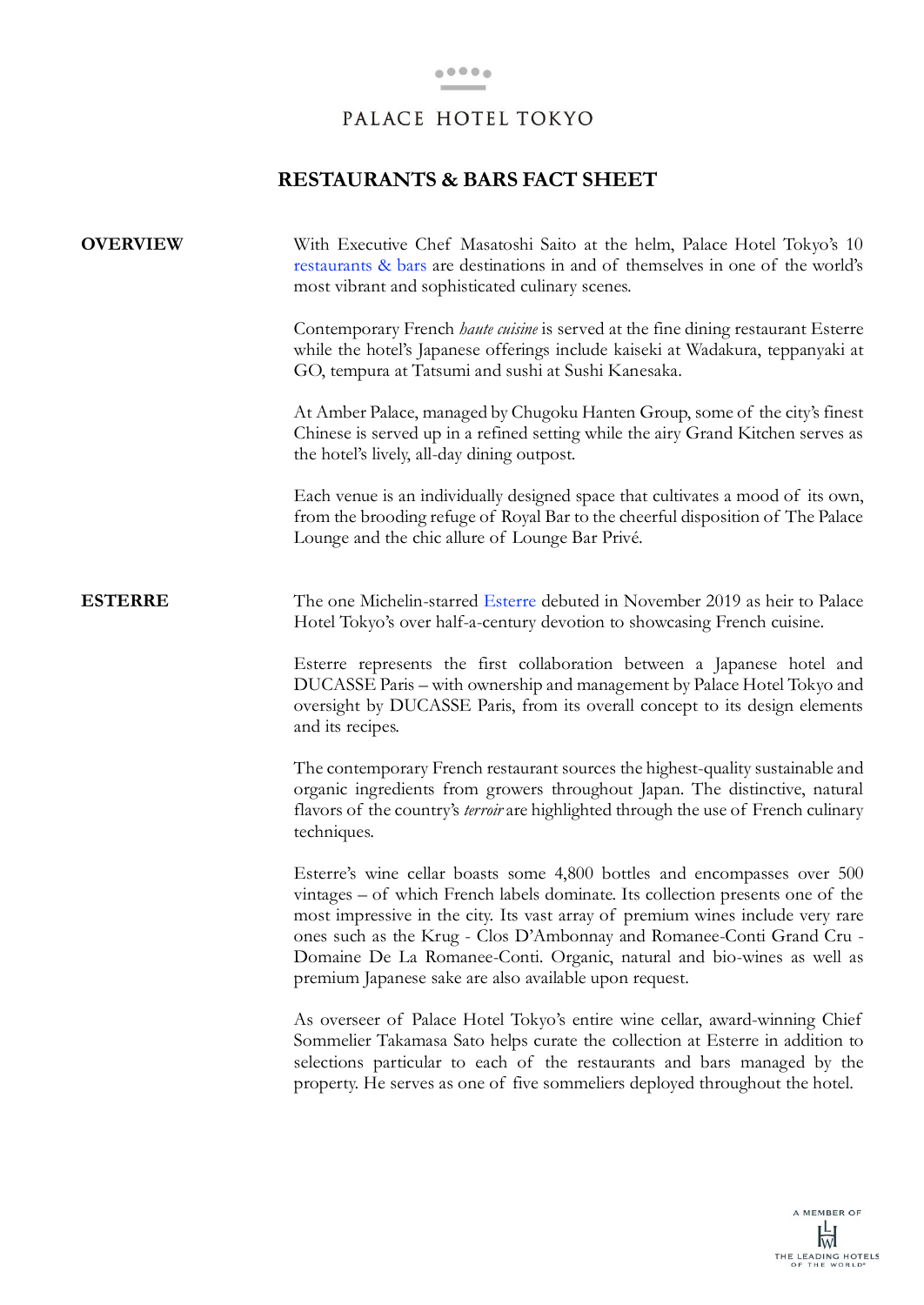**ESTERRE** continued… Esterre's Chief Sommelier, Yuichi Nemoto, brings to the table over two decades of experience as a sommelier, including a long run at Esterre's predecessor, Crown, and time spent training at the renowned, two Michelin-starred La Pyramide in Vienne, France.

Interior design by: SIMPLICITY

Chef de Cuisine: Martin Pitarque Palomar

Chef Pâtissier: Thomas Moulin

**WADAKURA** Named for the eponymous moat outside its windows and also for the original Palace Hotel's flagship Japanese venue, Wadakura pays tribute to the country's cuisine in four separate dining areas within its walls.

> In the [main dining room,](http://en.palacehoteltokyo.com/restaurant/wadakura/) selections include favorites from sukiyaki to shabushabu as well as exquisite kaiseki course menus designed to present the best of each season.

> At [Tatsumi,](http://en.palacehoteltokyo.com/restaurant/tatsumi/) a six-seat tempura bar presents some of the freshest and finest seafood from famous Toyosu Fish Market while at [GO,](http://en.palacehoteltokyo.com/restaurant/go/) the freshest bounty from land and sea are sliced, seared and served up in two intimate teppanyaki grill areas.

> At [Sushi Kanesaka,](http://en.palacehoteltokyo.com/restaurant/sushi-kanesaka/) Chef Shinji Kanesaka oversees a team of the city's most sophisticated celebrants of sushi.

> As compelling as its menu is the interior design of Wadakura itself, from the textured walls elegantly crafted by master plasterer Naoki Kusumi to the intricate *naguri*-style of woodwork on the floors of the tatami-style private dining areas.

> In the main dining room, one bank of windows drinks in views of one of the Imperial Palace gardens' six moats while a stone wall draped by a cascade of water further evokes Japan's natural splendors.

Interior designs by: Wadakura by A.N.D. Sushi Kanesaka by GJF

Chef: Keiji Miyabe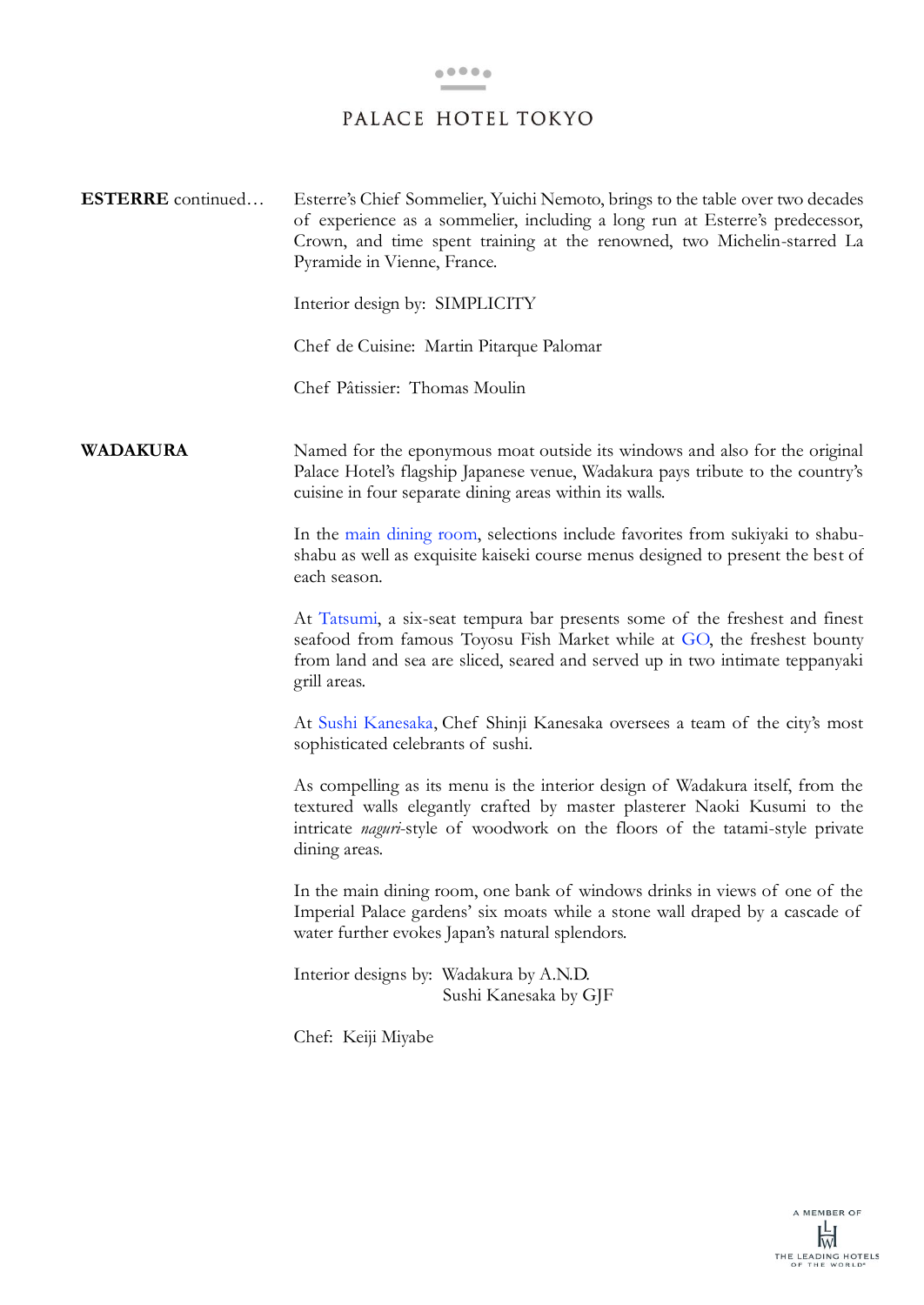| <b>AMBER PALACE</b>  | Chugoku Hanten Group, which plates up some of the city's most exquisite<br>Shanghainese & Cantonese cuisine, is at the helm of the one Michelin-starred<br>Amber Palace.                                                                                                                                                                                                                                                                                                                                                                                                                                                                                                       |
|----------------------|--------------------------------------------------------------------------------------------------------------------------------------------------------------------------------------------------------------------------------------------------------------------------------------------------------------------------------------------------------------------------------------------------------------------------------------------------------------------------------------------------------------------------------------------------------------------------------------------------------------------------------------------------------------------------------|
|                      | The restaurant's design evokes the magnificence of the Middle Kingdom.<br>Antique wooden doors, imported from mainland China, welcomes patrons to a<br>wonderful world of silken walls, decorative ceramics and musical instruments,<br>all imbued by a dreamy amber color scheme.                                                                                                                                                                                                                                                                                                                                                                                             |
|                      | A garden of stones and leafy greenery on the outdoor terrace transitions the<br>view to the Tokyo cityscape, itself a mix of the historic and the modern.                                                                                                                                                                                                                                                                                                                                                                                                                                                                                                                      |
|                      | Interior design by: G.A Group                                                                                                                                                                                                                                                                                                                                                                                                                                                                                                                                                                                                                                                  |
| <b>GRAND KITCHEN</b> | The hotel's all-day dining restaurant feels more like three dining venues in one.                                                                                                                                                                                                                                                                                                                                                                                                                                                                                                                                                                                              |
|                      | The main, open dining area mirrors the atmosphere of a grand kitchen in a great<br>residence. Anchored at one end by a show kitchen and peppered throughout by<br>specialty food stations set atop generous slabs of marble (during breakfast<br>service), the space is warmed by a large, see-through fireplace which peeks into<br>The Palace Lounge next door.                                                                                                                                                                                                                                                                                                              |
|                      | Adjacent to the main dining area, Grand Kitchen's 'Garden Room' is a cozy<br>belvedere replete with whitewashed chairs and hanging plants throughout. And<br>beyond, an outdoor terrace on the edge of Wadakura moat has become one of<br>Tokyo's most sought-after al fresco dining venues.                                                                                                                                                                                                                                                                                                                                                                                   |
|                      | The property's rich heritage and the role its culinary team played in shaping the<br>country's French food scene lives on in Grand Kitchen's menu. Chef<br>Tokusaburo Tanaka, the first Chef de Cuisine of the original Palace Hotel,<br>trained in the French culinary arts under the legendary Auguste Escoffier at the<br>Ritz in Paris. Tanaka brought several of the master's recipes back to Japan,<br>including the classic Sole Bonne Femme dish which, ninety years on, is offered<br>at Grand Kitchen. Chef Tanaka went on to become a pioneer in French cuisine<br>in Japan, authoring the country's first Japanese-language guide on French<br>cooking techniques. |
|                      | Interior design by: G.A Group                                                                                                                                                                                                                                                                                                                                                                                                                                                                                                                                                                                                                                                  |
|                      | Chef: Takashi Ichimura                                                                                                                                                                                                                                                                                                                                                                                                                                                                                                                                                                                                                                                         |
|                      | Pastry Chef: Ryo Takahashi                                                                                                                                                                                                                                                                                                                                                                                                                                                                                                                                                                                                                                                     |
|                      |                                                                                                                                                                                                                                                                                                                                                                                                                                                                                                                                                                                                                                                                                |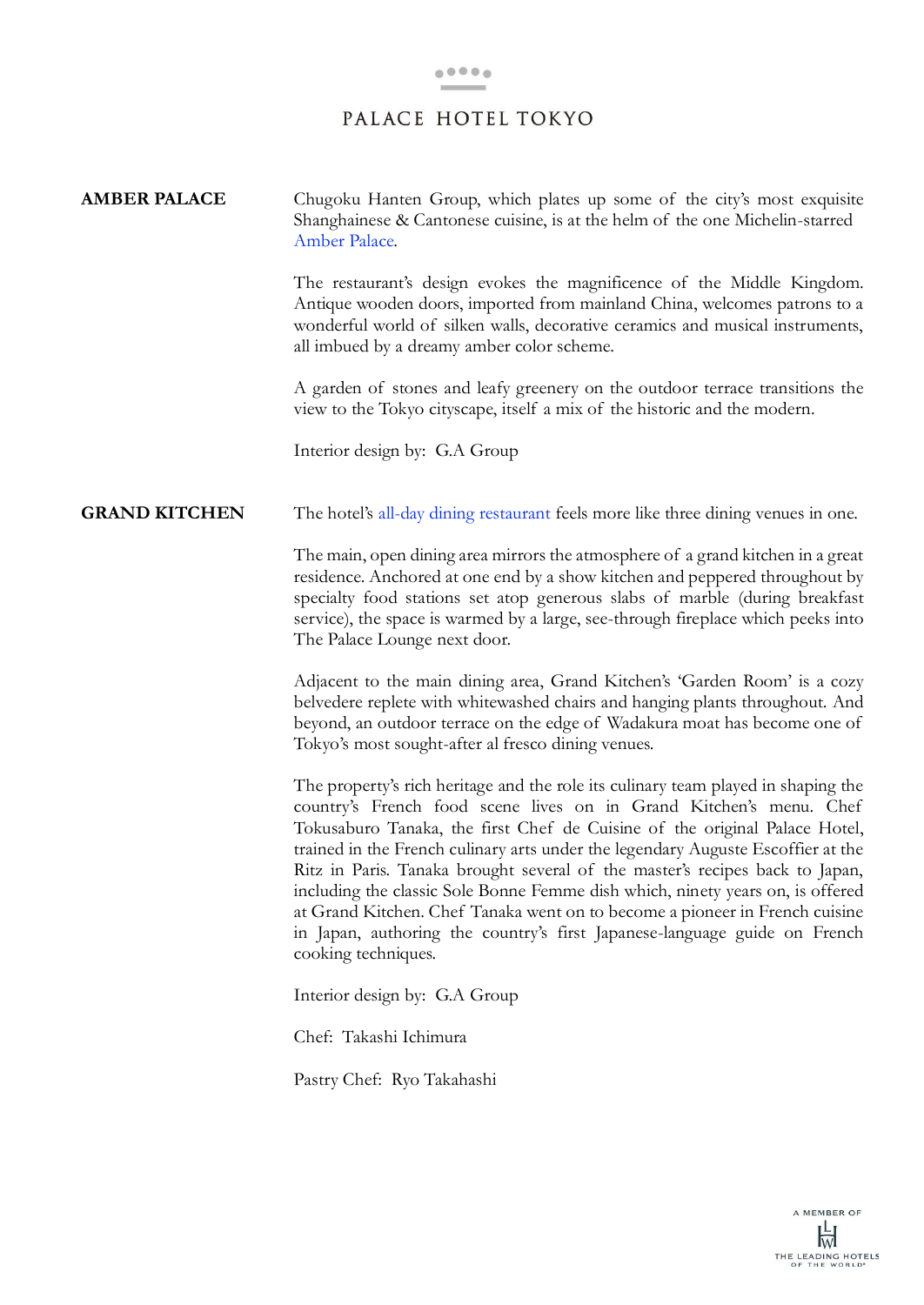**ROYAL BAR** On the main floor is [Royal Bar](http://en.palacehoteltokyo.com/restaurant/royal-bar/), a classic setting. Here, they're smoking cigars and mixing martinis the old-fashioned way.

> The bar's rich leather easy chairs and bar stools cultivate a conservative cool, as does the elegant woodwork throughout - from the floor through the cabinetry to the ceiling.

> The bar itself is a meticulous restoration of the counter from the original Royal Bar (first opened in 1961) where legendary Kiyoshi Imai, the hotel's first chief bartender and designer of the original bar counter, held court from 1961 to 1984 as 'Mr. Martini'. Imai's mixology was renowned in Tokyo and his legacy carries on through the numerous top bartenders he mentored over the years.

> The intimate spot's manager and chief bartender Manabu Ohtake topped 10,000 competitors to be named the 'World's Best Bartender' in 2011 by leading beverage company Diageo.

Interior design by: G.A Group

## THE PALACE LOUNGE [The Palace Lounge](http://en.palacehoteltokyo.com/restaurant/palace-lounge/) is the most convivial eating and drinking venue in the hotel. An oversized fireplace defines one side of this lofty space while a grand white Steinway provides a grace note just opposite.

By day, kimono-clad staff serve afternoon tea, an exquisite affair presented in an elegant *jyubako* of layered lacquered boxes delightfully filled with selections that change with the seasons, including mini sandwiches, freshly baked scones, petits gâteaux, Japanese sweets and homemade chocolates.

Sunset cues the space's nightly transformation into a live Jazz lounge, perfect for champagne & cocktails.

Interior design by: G.A Group

Chef: Takashi Ichimura

#### **LOUNGE BAR PRIVÉ** Located on the sixth floor and featuring an outdoor terrace, the chic [Lounge](http://en.palacehoteltokyo.com/restaurant/lounge-bar-prive/)  [Bar Privé](http://en.palacehoteltokyo.com/restaurant/lounge-bar-prive/) presents a unique vantage on Tokyo's flourishing Marunouchi district and Imperial Palace gardens by day and by night.

The natural landscape beyond is echoed in its interior décor, with its tree-trunkbrown velvet upholstery and a carpet motif reflective of sunshine beaming through the trees and the alluring shadow effect it creates.